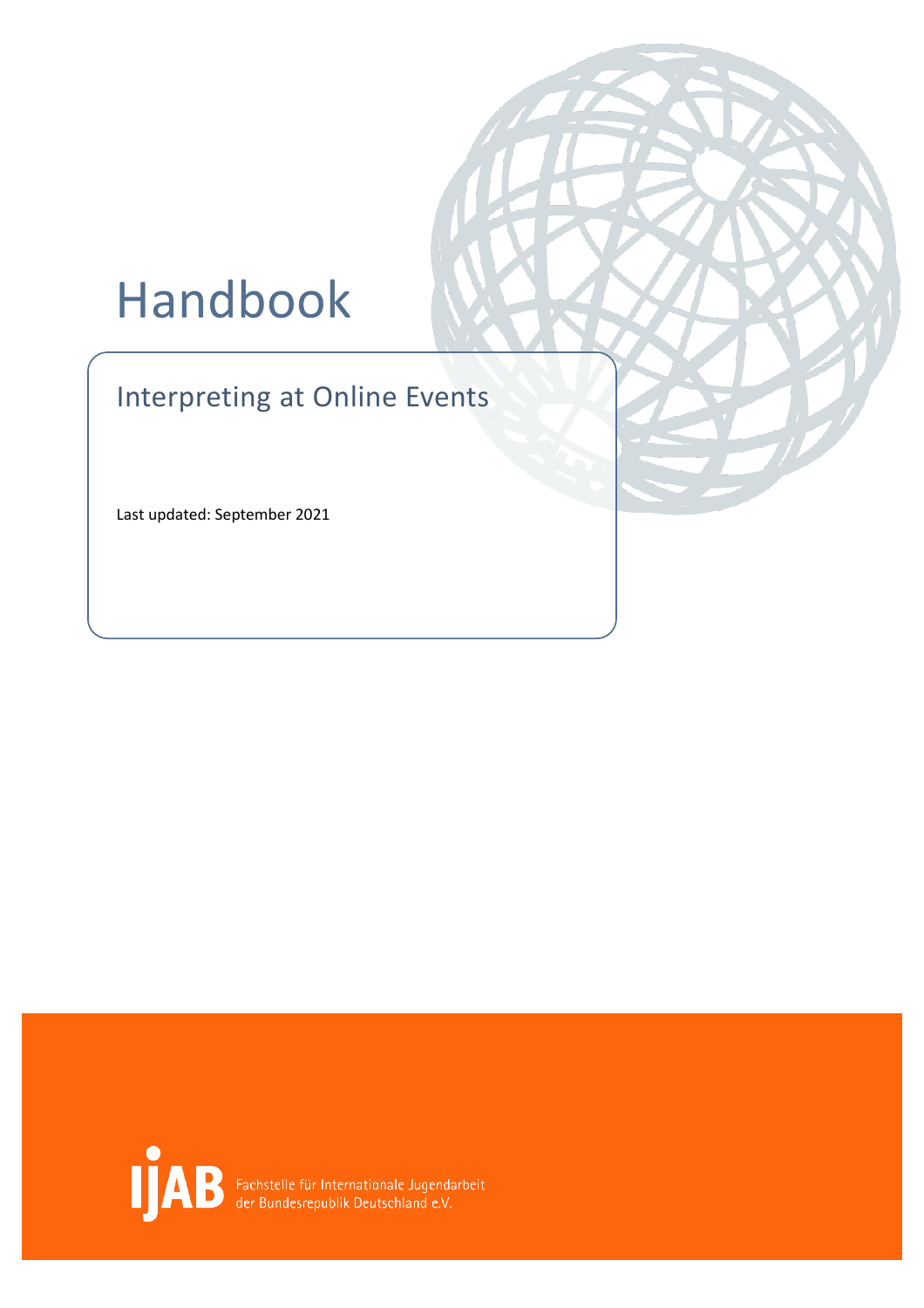# <span id="page-1-0"></span>**Table of Contents**

| Distributed interpreting (also known as online or cloud-based interpreting) 4 |  |
|-------------------------------------------------------------------------------|--|
|                                                                               |  |
|                                                                               |  |
|                                                                               |  |
|                                                                               |  |
|                                                                               |  |
|                                                                               |  |
|                                                                               |  |
|                                                                               |  |
|                                                                               |  |
|                                                                               |  |
|                                                                               |  |
|                                                                               |  |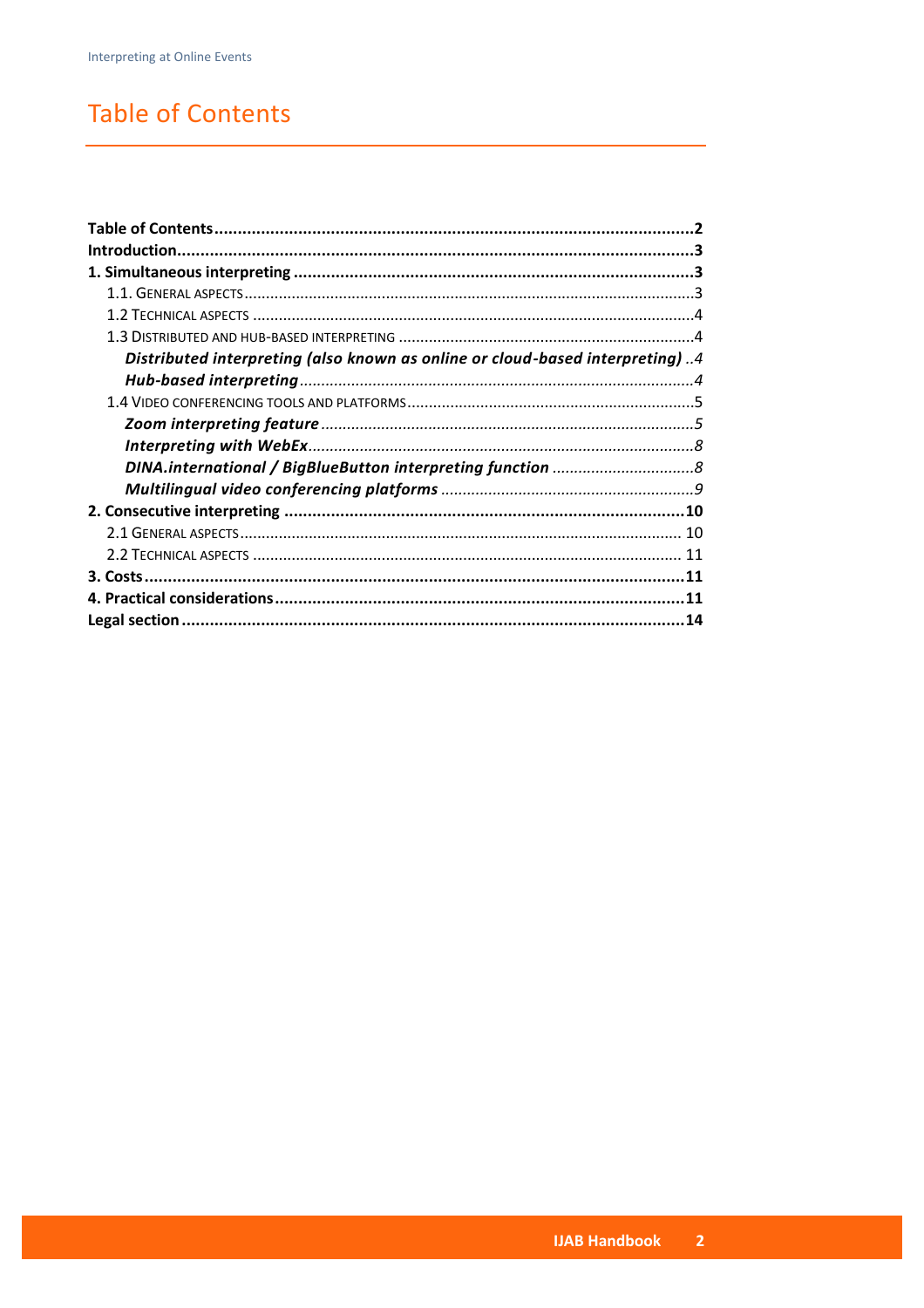### <span id="page-2-0"></span>Introduction

For a year now, the international youth work community has been faced with the challenge of having to operate despite travel restrictions and the need for social distancing. During this time, a multitude of approaches have been trialled and tested with the aim of continuing to hold meetings, conferences, international youth exchanges and workcamps in the virtual space.

This Handbook contains the insights we have gained when organising interpretation at online events. We hope these will be of assistance to organisations planning their own multilingual meetings. Our thanks go to our colleagues at ConAct – Coordination Center for German-Israeli Youth Exchange, the Franco-German Youth Office (FGYO), the Foundation for German-Russian Youth Exchange and Tandem - Czech-German Youth Exchange Coordination Centre, who contributed their experience to this Handbook. We would also like to thank our interpreters, who have advised us on this subject repeatedly in recent months.

The Handbook does not claim to be exhaustive. We welcome your feedback, your personal experience and suggestions on the subject of interpreting at online events so we can keep this publication up to date. If you would like to get in touch, please do so at [sprache@ijab.de](mailto:sprache@ijab.de).

# <span id="page-2-1"></span>1. Simultaneous interpreting

#### <span id="page-2-2"></span>1.1. General aspects

- Simultaneous interpreting is provided practically in real time, so no time is lost. Participants can respond directly to what was said without having to wait for the interpretation. This is relevant given that online, participants' attention span is shorter.
- Online events are often shorter than in-person events. If time is of the essence, simultaneous interpretation will save time.
- If the agenda involves several presentations before the entire group of participants, preference should be given to simultaneous interpretation.
- Simultaneous interpreters always work in teams of at least two. If the plan is to offer interpretation to several groups at the same time, remember to plan for a larger interpretation team.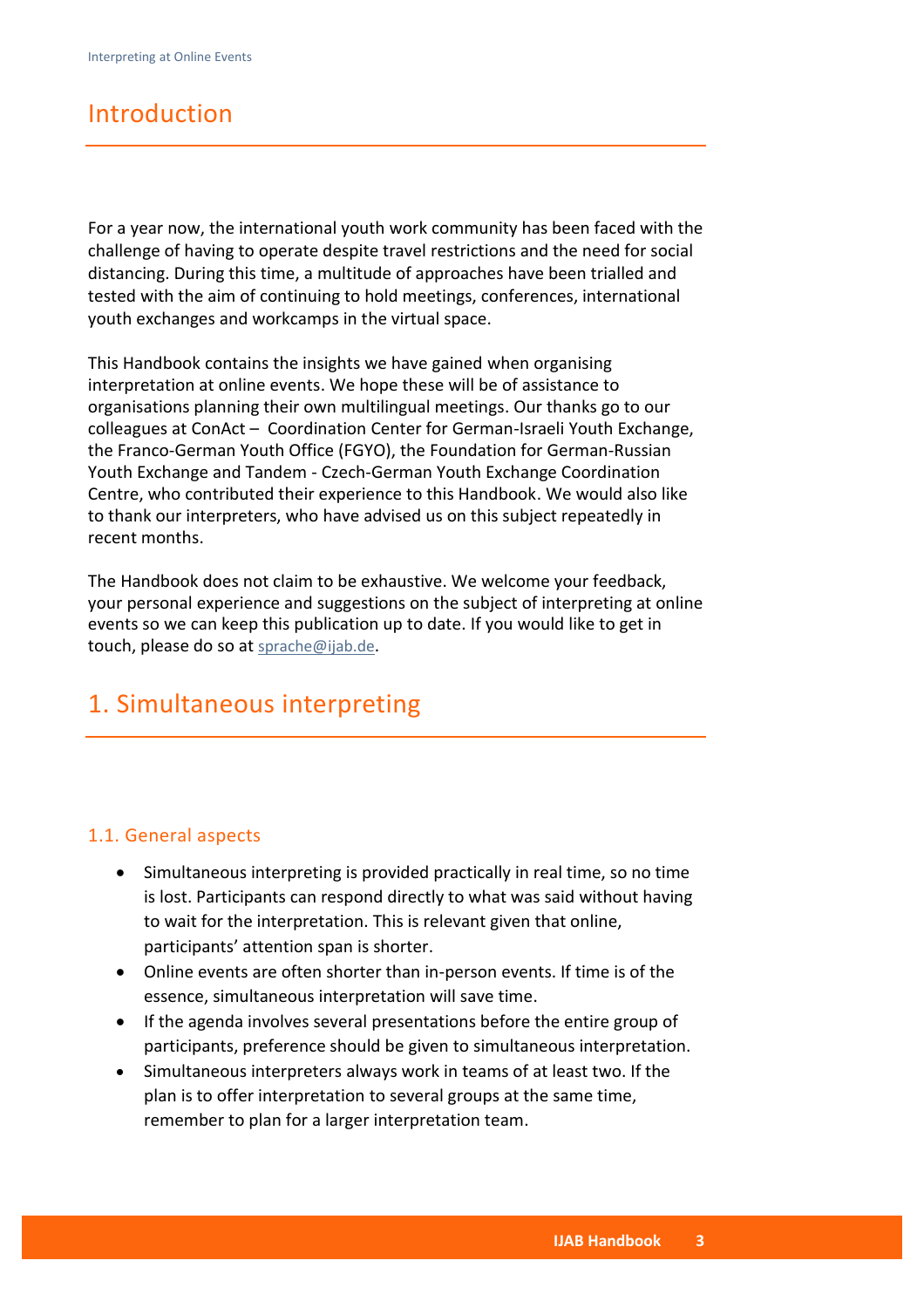#### <span id="page-3-0"></span>1.2 Technical aspects

As a rule, simultaneous interpreting - which involves oral translation practically in real time - can be organised for any online event.

The ideal solution will depend on a number of factors:

- How formal is the event (working meeting, conference, youth exchange)?
- How many languages are involved?
- How interactive is the event (will there be presentations, discussions, group work)?
- How long is the event?
- What tools will be used?

As a rule, practically anything goes. However, the more complex the setting, the more costly the service will be.

#### <span id="page-3-1"></span>1.3 Distributed and hub-based interpreting

Simultaneous interpreting at online events can be provided in two ways: distributed (online) or from a hub.

#### <span id="page-3-2"></span>**Distributed interpreting (also known as online or cloud-based interpreting)**

- The interpreters each work from their home offices. They connect to the meeting via laptop/desktop and headsets.
- This means they are dependent on their domestic internet connection. There may also be distracting background noises (e.g., construction sites, traffic noise).
- The interpreters may not be working from the same office/location, so they cannot see each other to manage a smooth handover.
- The interpreters cannot rely on professional technical support.
- Liability may be an issue, since the interpreters cannot control what happens outside their front doors (e.g., internet connection is interrupted, etc.).
- Depending on the video conferencing platform chosen, the interpreting functions will vary.
- This solution is the least costly.
- It is suitable for shorter working meetings, fairly informal events, preparation meetings and youth exchanges.

#### <span id="page-3-3"></span>**Hub-based interpreting**

with professional technical support, in their usual working environment • The interpreting team work from the same location (known as a hub),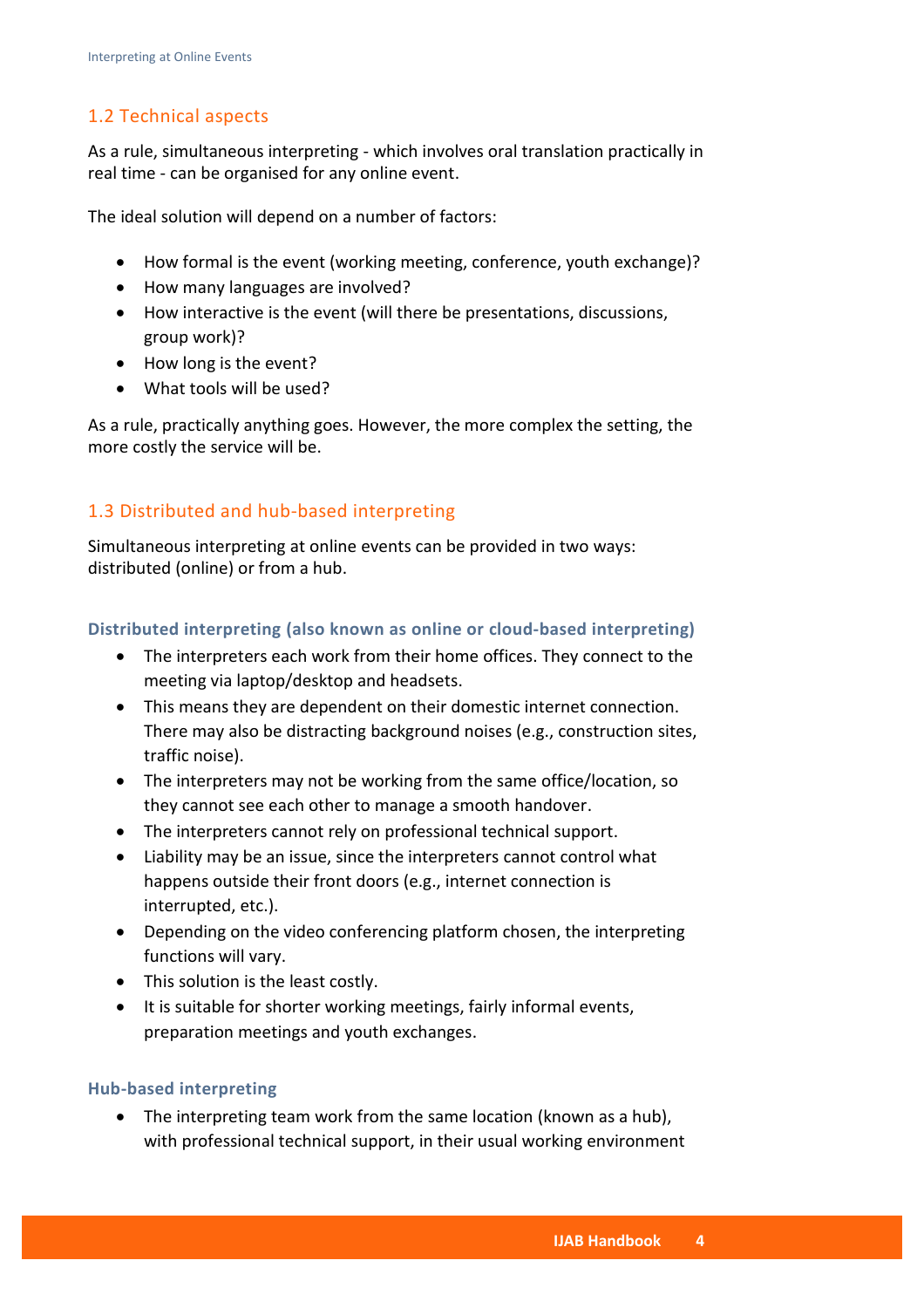(booths). Note that while the pandemic lasts, interpreters will have to work one to a booth to ensure social distancing.

- Hubs may be in a fixed location, e.g., on the premises of a technical equipment provider.
- Hubs may also be set up temporarily in a location chosen by the event organiser.
- Ideally, interpreters will all work from the same hub and be able to maintain visual contact.
- It is possible for interpreters to connect from several hubs in various countries to the same event. However, this is rarely done so it remains a largely unexplored field. Generally speaking, the more locations the interpreters connect from, the more complex it will be for them to communicate. Also, hubs in different countries may be technically incompatible; a hub provider in one country will likely not want to be held liable for the proper functioning of a hub abroad.
- Hub interpreting is the costlier option. However, it offers interpreters ideal working conditions. It is also the setting of choice for event organisers because the technical equipment provider handles all technical aspects, leaving the organiser to concentrate on the actual event.
- Interpreting into and between several languages is not a problem from a hub. The equipment provider integrates the interpretation channels in the selected video conferencing tool, allowing organisers to work with their preferred platform.
- Hub-based interpreting is suitable for longer, more complex and more formal online events (e.g., involving the presence of high-ranking guests). Hubs are run by professional technical staff, ensuring stable video and audio transmission.

Meanwhile, interpreters have gained a wealth of experience with online interpreting (also known as Remote Simultaneous Interpreting, or RSI). It is recommended to reach out to a (consultant) interpreter in advance of an event and ask for advice on what options are best for your online event.

#### <span id="page-4-0"></span>1.4 Video conferencing tools and platforms

#### <span id="page-4-1"></span>**Zoom interpreting feature**

In recent months Zoom has emerged as a user-friendly, stable video conferencing tool. It is widely used in our field, too. Zoom offers a simultaneous interpretation function allowing interpretation between the main event language and currently up to eight further languages.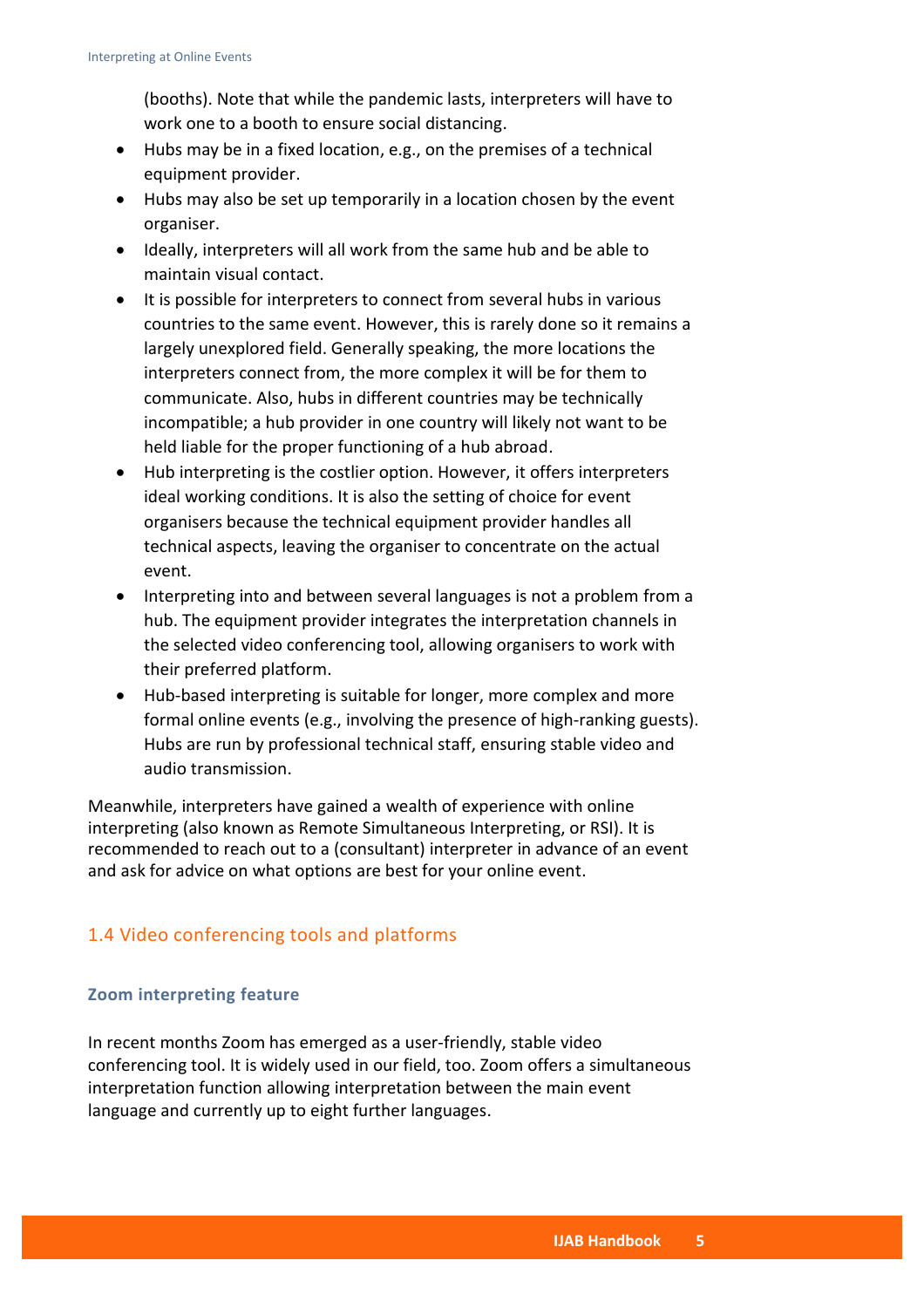#### **Zoom plans**

The interpreting function is available to users with a Business, Education or Enterprise account. However, it can also be purchased as a webinar add-on plan by users with a Pro account. Zoom offers monthly as well as annual plans. The choice of plan will depend on how often the user anticipates having to use Zoom (plus the interpreting feature) - just one event or a whole series. It is advised to take out a plan sufficiently ahead of an event so that the user can familiarise themselves with the tool and its various settings, learn how to manage meetings, and test the system thoroughly.

 Refer to Zoom's Support pages to learn how to use the **interpretation feature**[: https://support.zoom.us/hc/en-us/articles/360034919791-](https://support.zoom.us/hc/en-us/articles/360034919791-Using-Language-Interpretation-in-your-meeting-or-webinar) [Using-Language-Interpretation-in-your-meeting-or-webinar](https://support.zoom.us/hc/en-us/articles/360034919791-Using-Language-Interpretation-in-your-meeting-or-webinar)

#### **Languages**

 $\overline{a}$ 

The Zoom interpretation feature allows for interpretation between one main (floor) language and up to five additional languages at the same time. Note that Zoom does not allow for relay between the languages.<sup>1</sup> Zoom currently offers the following default languages: English, Chinese, Japanese, German, French, Russian, Portuguese, Spanish and Korean. Users can add further languages by clicking on the plus sign (+). Note that although there is no limit on the number of languages that can be added, only five languages can be used in a meeting or webinar at the same time.

If a virtual event is planned to be held in just two languages, Zoom is a good option. If more than two languages are to be spoken, Zoom's interpreting feature can only be used if interpreting is to be offered solely from the main (floor) language into these other languages (e.g., a presentation or speech in English is interpreted into, e.g., German, French, Japanese and Greek). If the plan is to allow for interaction between the participants (e.g., a Q&A session or a discussion) who speak more than two different languages, a relay setup will be necessary. This involves additional technical equipment (an added expense) that can be integrated by an equipment provider into the Zoom meeting.

Russian, only from German. They must hence switch to the relay channel of their colleague who <sup>1</sup> Relay interpreting is required whenever an international event requires a larger number of languages. If enabled, interpreters can select the channel they wish to hear and interpret from. Either they can select the floor language so they can interpret directly from the speaker's original sound, or - if the floor language is not a working language for them - they select a relay (or "pivot") language, meaning the interpretation provided by a colleague, and interpret from that into their target language. Example: The conference languages are German, English and Russian. A Russian speaker takes the floor, but the interpreters in the English booth do not work from is working from Russian to German. They use their colleague's interpretation into German to provide interpretation into English.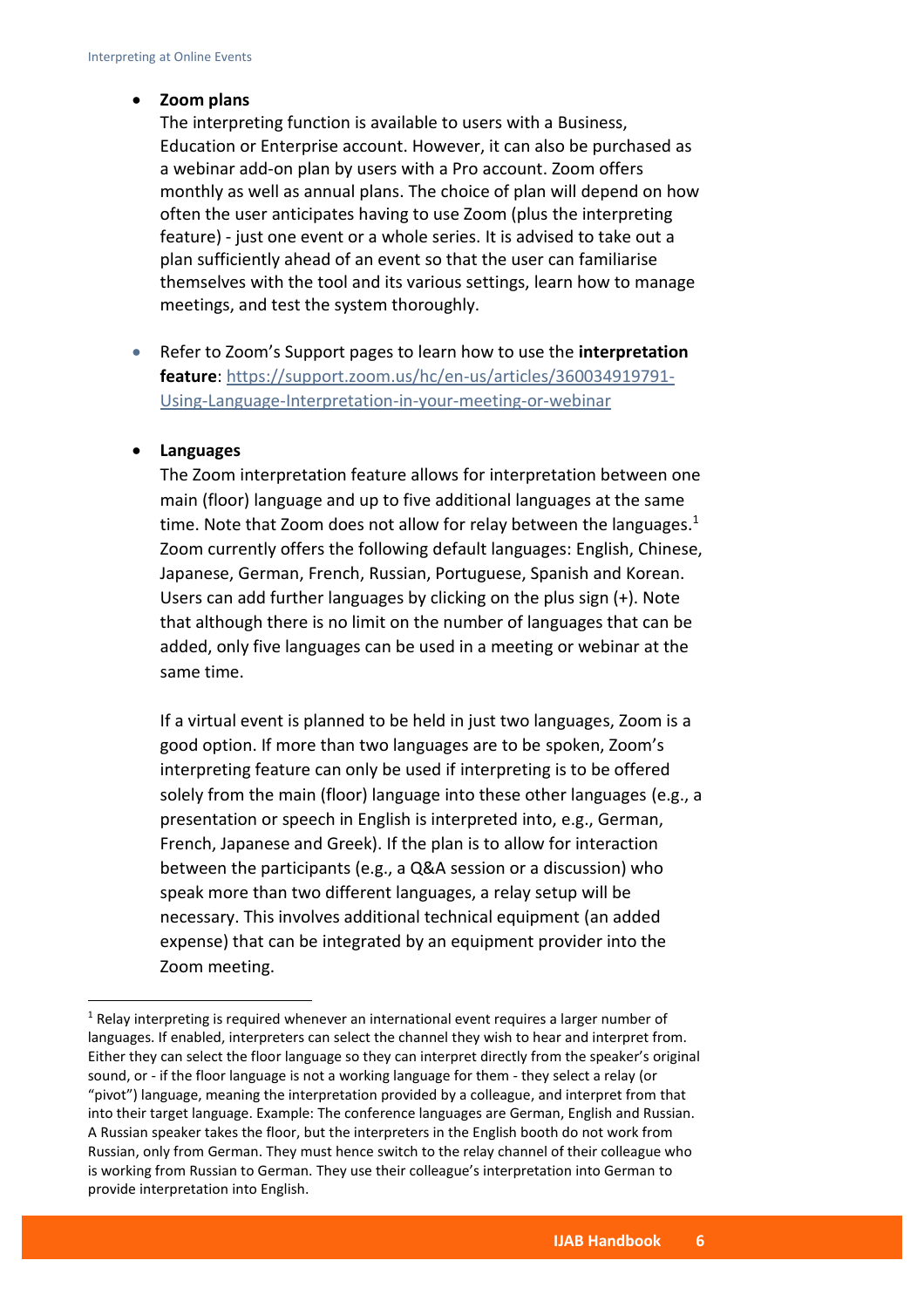#### **Personal Meeting ID**

Language interpretation cannot be used with Personal Meeting ID (PMI). To enable interpretation, choose the option "generate automatically" when setting up the meeting or webinar.

#### **How to start interpretation**

When the meeting begins, the host launches the interpretation feature, whereupon the interpreters are invited to join their respective audio channels. In preparation for this, the host needs to enter the names of the interpreters as shown in the meeting participant list. Note that in Zoom, the interpreters cannot hear their colleagues' interpretation, even if they happen to be using the same channel/language combination. If two or more interpreters are covering the meeting and they are not in the same room or location (and do not have visual contact), they need to set up a back channel (e.g., Messenger or similar) so they can hear each other and coordinate the handover.

#### **Participants**

Participants can select an audio channel of their choice so they can hear what is being said in their own language via the interpreters. They can opt to hear either the interpretation and, more quietly, the original (the 80/20% option) or just the interpretation (100/0%). To use the interpreting feature, participants need to connect to the meeting via the Zoom desktop client that is installed on their laptop/desktop, or alternatively use the Zoom app on their mobile device. Interpretation is currently not available to participants who connect to the meeting via browser. Participants should be reminded in advance of the meeting to download the most recent Zoom update so they can be sure to be able to access all of Zoom's functions.

#### **Recordings**

Should a recording of the meeting be planned, note that cloud recordings of interpretation sessions will only record the original audio of the meeting, but not the interpretation(s). Local recordings of interpretation sessions will record any audio the person who is recording can hear, but not multiple audio channels. Should a recording of the interpretation be planned, consent must be sought from the interpreters in advance. Note that this may increase the cost of the service, since the interpreters may ask for a fee to cover the cessation of copyright to their product.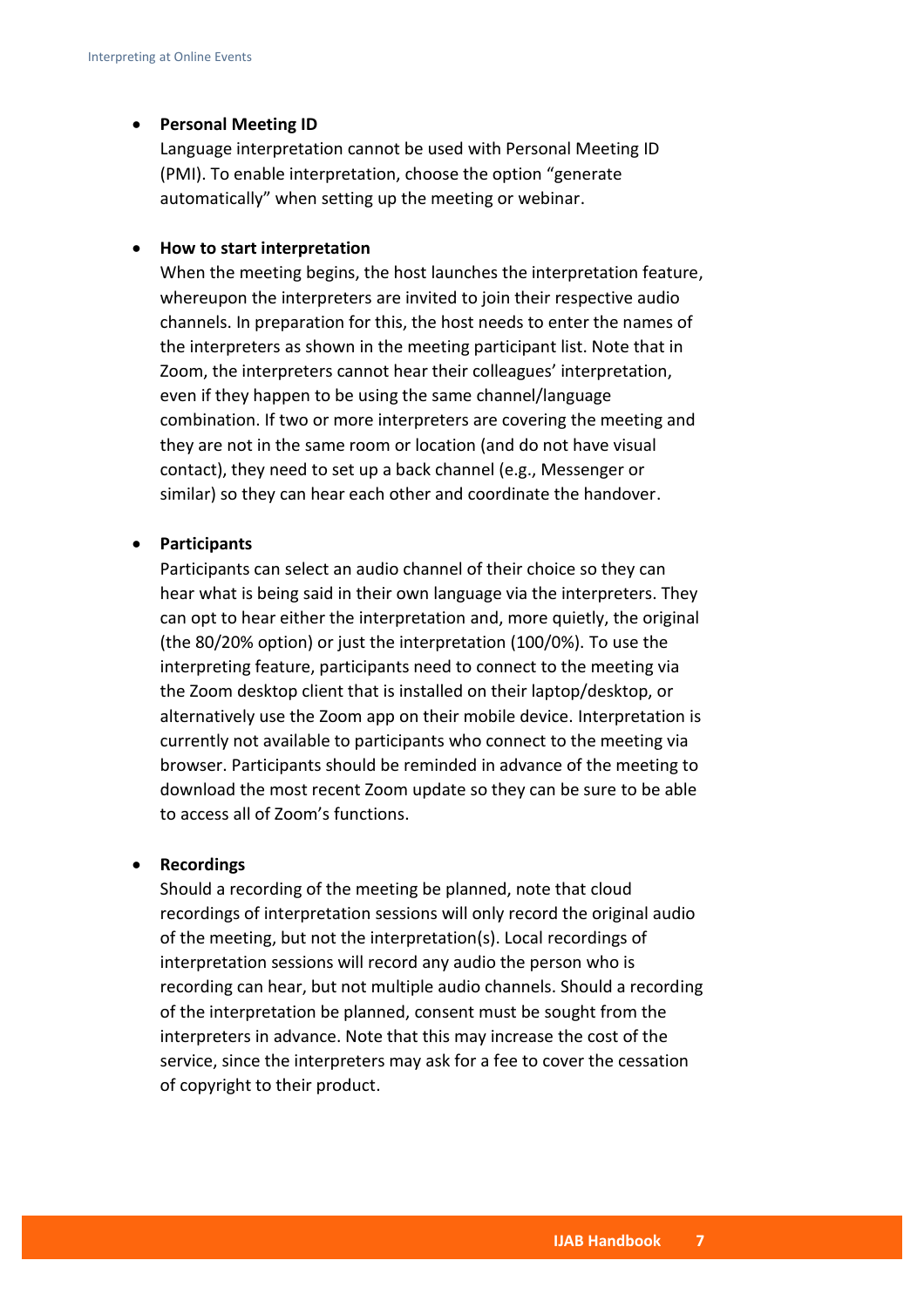#### **Breakout rooms**

Zoom does not allow for interpretation in breakout rooms. Should interpretation be needed for group work in breakout rooms, consecutive interpretation is the method of choice.

#### <span id="page-7-0"></span>**Interpreting with WebEx**

Staff working for public-sector employees may not be permitted to use Zoom on their work devices. Many public-sector organisations use WebEx as their video conferencing tool, however WebEx (currently) does not offer an interpreting feature. If interpretation is to be provided for a meeting on WebEx, a separate WebEx session (conference) needs to be set up for each language or language combination.

If bidirectional interpretation is required (from and into one language to another), the interpreters will have to connect to both sessions (conferences) and listen to what is happening in both rooms so they can interpret from both floor languages. This requires them to wear two headsets or sets of earbuds. It also requires them to remember to interpret the right language into the right conference, and they have to mute themselves in one of the conferences whenever they are speaking into the other. This setup involves greater complexity, which the interpreters have to handle competently on top of their actual interpreting duties.

The participants, on their part, need to connect to the main conference (to watch the video feed) as well as to the second, foreign-language conference (for the audio), taking extra care to keep their microphones on mute so as to avoid any echo or acoustic feedback.

#### <span id="page-7-1"></span>**DINA.international / BigBlueButton interpreting function**

[DINA.international,](https://dina.international/) the new digital platform for international youth work, integrates the video conferencing tool BigBlueButton (BBB), which offers an interpretation feature.

Once the interpreting feature is activated, participants with host rights can take on the role of interpreter. They select the language they wish to hear as well as the target language into which they want to interpret. BBB is relay-compatible ("relay" meaning that, in multilingual conferences, interpreters access one of their colleagues' channels if the floor language spoken is not one of their working languages). The interpreters have an additional microphone button they use to speak into their interpretation channel. Participants choose their preferred language via a button, too.

In DINA/BBB, the interpreting function is also available in the breakout rooms.

The platform also offers a (hidden, separate) video space that is muted in both directions, enabling the interpreters to maintain visual contact.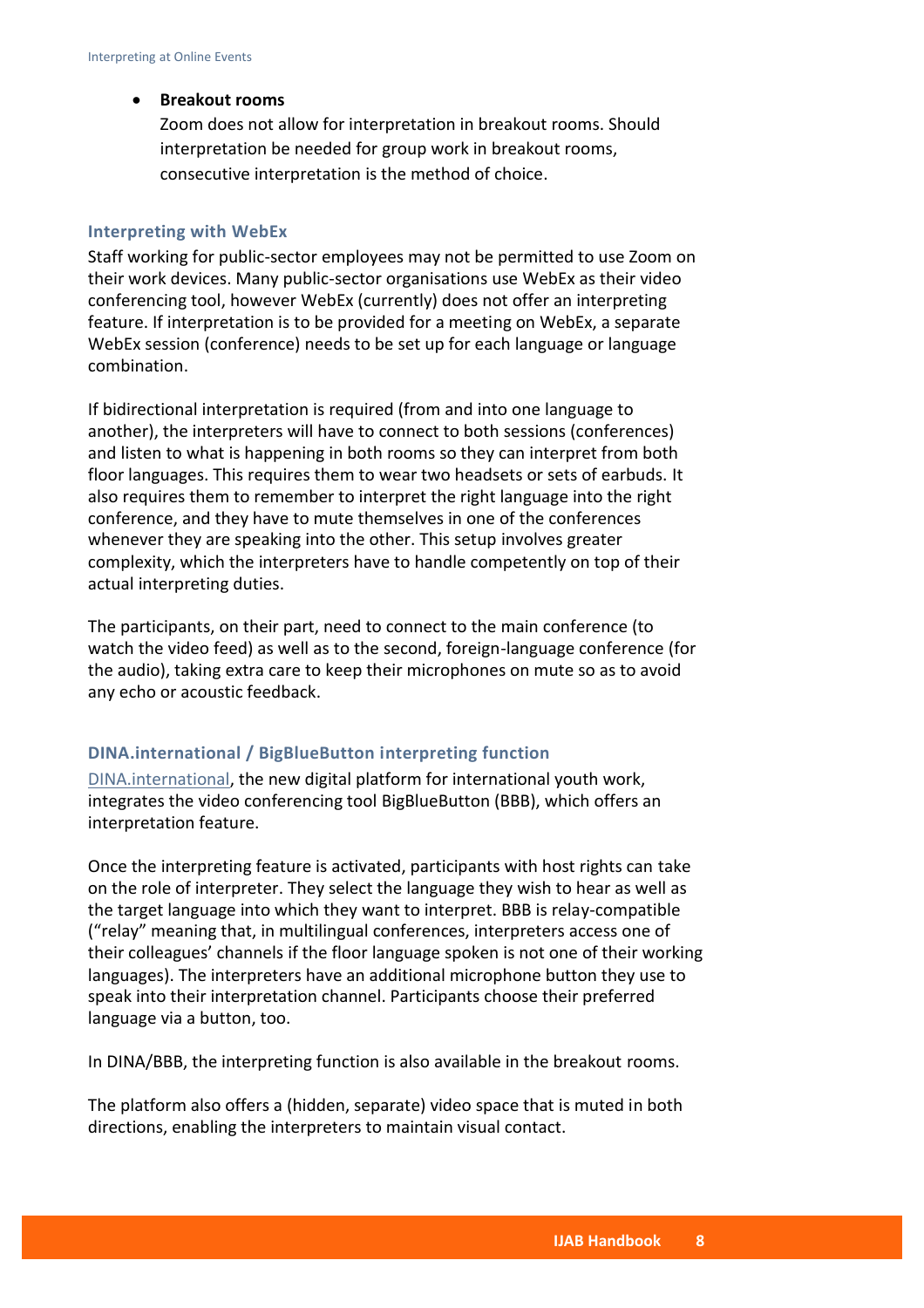#### <span id="page-8-0"></span>**Multilingual video conferencing platforms**

There are a number of multilingual video platforms on the market with an interpretation feature for more than two languages, e.g., [VoiceBoxer](https://voiceboxer.com/) or [KUDO.](https://kudoway.com/)

The advantage of these platforms for the interpreters (unlike with, say, Zoom's interpretation feature) is that they offer a dedicated "soft console", which visually mimics the hardware that interpreters normally use in an interpreting booth. Plus they allow interpreters to hear each other. These types of platforms are more expensive than interpretation via Zoom, yet less expensive than a hubbased setup. That said, organisers will have to spend time learning about how these platforms work and take the time to conduct a test.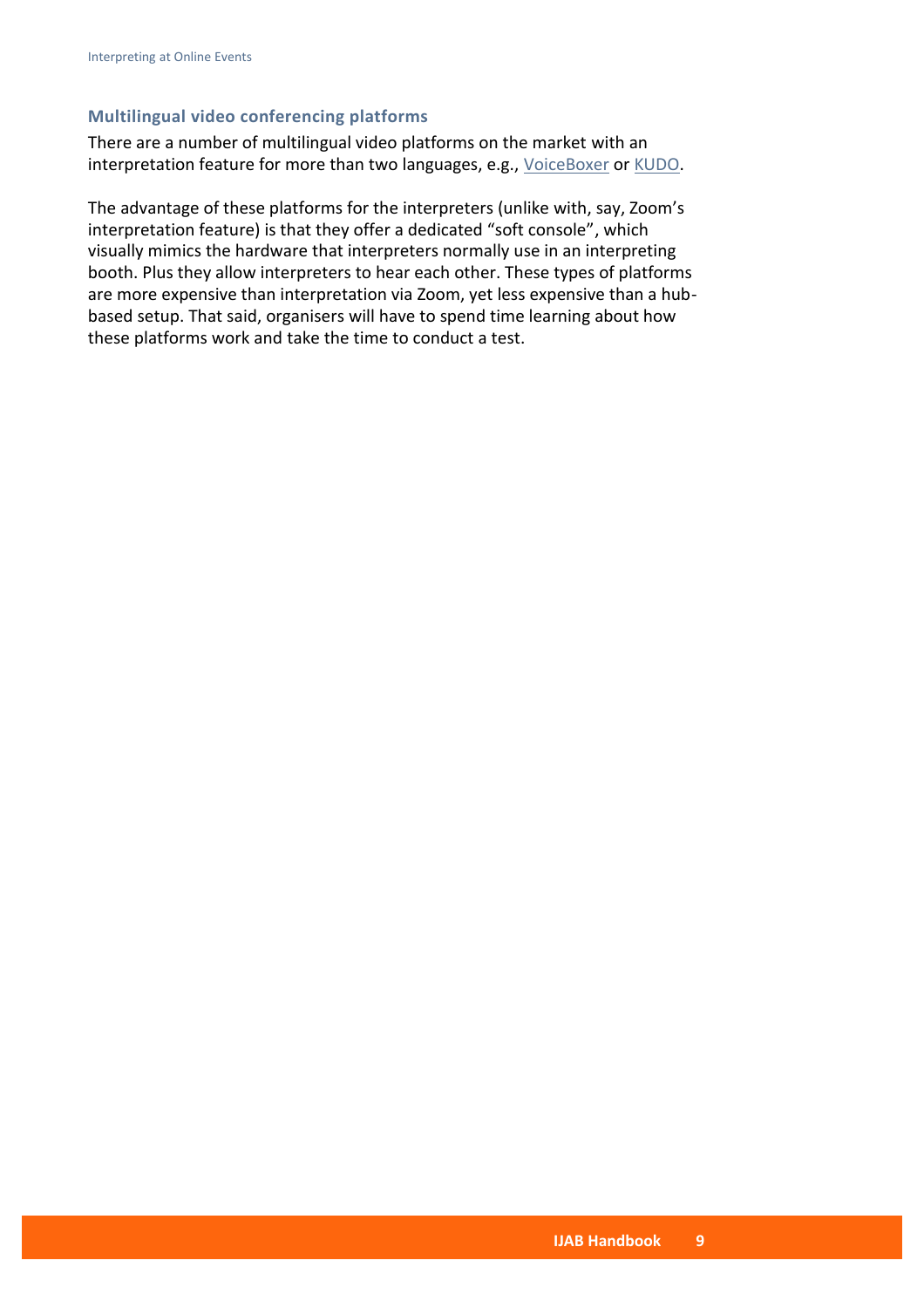# <span id="page-9-0"></span>2. Consecutive interpreting

#### <span id="page-9-1"></span>2.1 General aspects

Advantages of consecutive interpreting (especially for online youth exchanges):

- It clearly demonstrates the equal importance of the languages.
- The significance of (intercultural) communication and language is made plain, which can initiate interesting discussions.
- Organisers can continue to use their usual semi-professional interpreters who they have worked with on in-person youth exchanges.<sup>2</sup>

#### Requirements

 $\overline{\phantom{a}}$ 

- Consecutive interpreting requires all participants to exercise patience. They need to allow for longer oral contributions as well as longer interpretation(s), which can be even more taxing online than it already is when at an in-person event.
- That is why care should be taken to keep oral contributions short, so participants who do not speak the original language do not have to wait for too long.
- Ahead of a meeting, it may be helpful to agree how to signal that a statement or segment of a speech has ended (e.g., by saying "thank you" or nodding at the interpreter). The latency (delay) inherent in video conferences can make it a challenge to recognise when a speaker pauses or has finished. Also, latency can mean there is a longer delay between the end of a segment or speech and the start of the interpretation. Speakers may hence be tempted to continue talking because they believe the interpreter may wish for them to continue completing another segment.

If the part in a youth exchange or seminar in the past. For a good insight into the role of semi-<sup>2</sup> Some youth exchanges rely on semi-professional or lay interpreters when required. Normally, these lack professional training and are often used for reasons of economy because their fees are lower. Semi-professional interpreters have solid language skills and are good at understanding the typical settings in which youth exchanges take place, often because they themselves have professional interpreters, please refer to this publication by the German-Polish Youth Office[: Was](https://dpjw.org/publikationen/was-hat-sie-gesagt-ubersetz-doch-mal-schnell/)  [hat sie gesagt? Übersetz doch mal schnell!](https://dpjw.org/publikationen/was-hat-sie-gesagt-ubersetz-doch-mal-schnell/) (in German).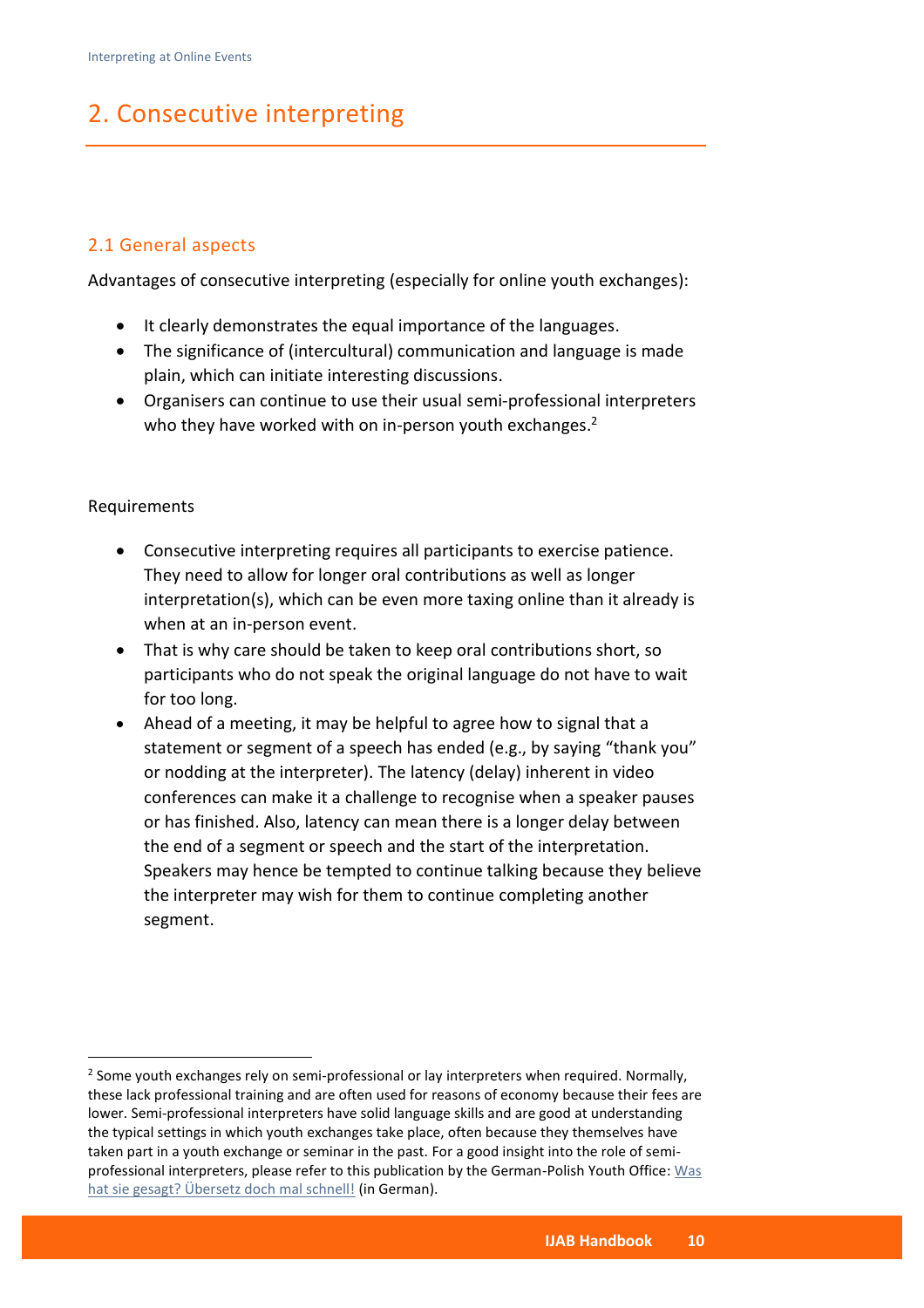#### <span id="page-10-0"></span>2.2 Technical aspects

- Consecutive interpretation can be provided via any video conferencing tool, since no specific technical arrangements are required (for details, see section 4, Practical considerations).
- As with simultaneous interpretation, interpreters working consecutively from different locations will ideally have to set up an additional back channel so they can communicate.

For consecutive interpretation, too, a test run should be arranged and clear procedural rules established so that communication runs smoothly.

### <span id="page-10-1"></span>3. Costs

- Online interpreting: It is often assumed that the cost of providing interpretation during online events is lower than for in-person events, considering that no travel time and travel expenses are incurred. However, interpreting online requires a special set of skills and is more tiring than working from a regular booth or in a hub. Interpreters' fees hence may well be higher, or the number of interpreters working in a team may have to be increased. It is conceivable that this may be compensated for by the fact that working hours are usually shorter for online events.
- Hub-based interpreting: The cost of booking an interpreting hub can vary enormously, with the cost (in Germany) ranging between EUR 1,000 and 3,500 per day for two languages. If a temporary hub is set up on the client's premises, transportation costs will be added to the bill. Also, the cost will depend on the duration and complexity of the online event.
- For as long as the pandemic lasts and there is a risk of infection, the interpreters will have to work one to a booth (rather than two). This means higher equipment costs.

# <span id="page-10-2"></span>4. Practical considerations

**Headsets with microphones**

recommended that all participants use a headset with microphone. This If interpretation is to be provided at an online event, it is strongly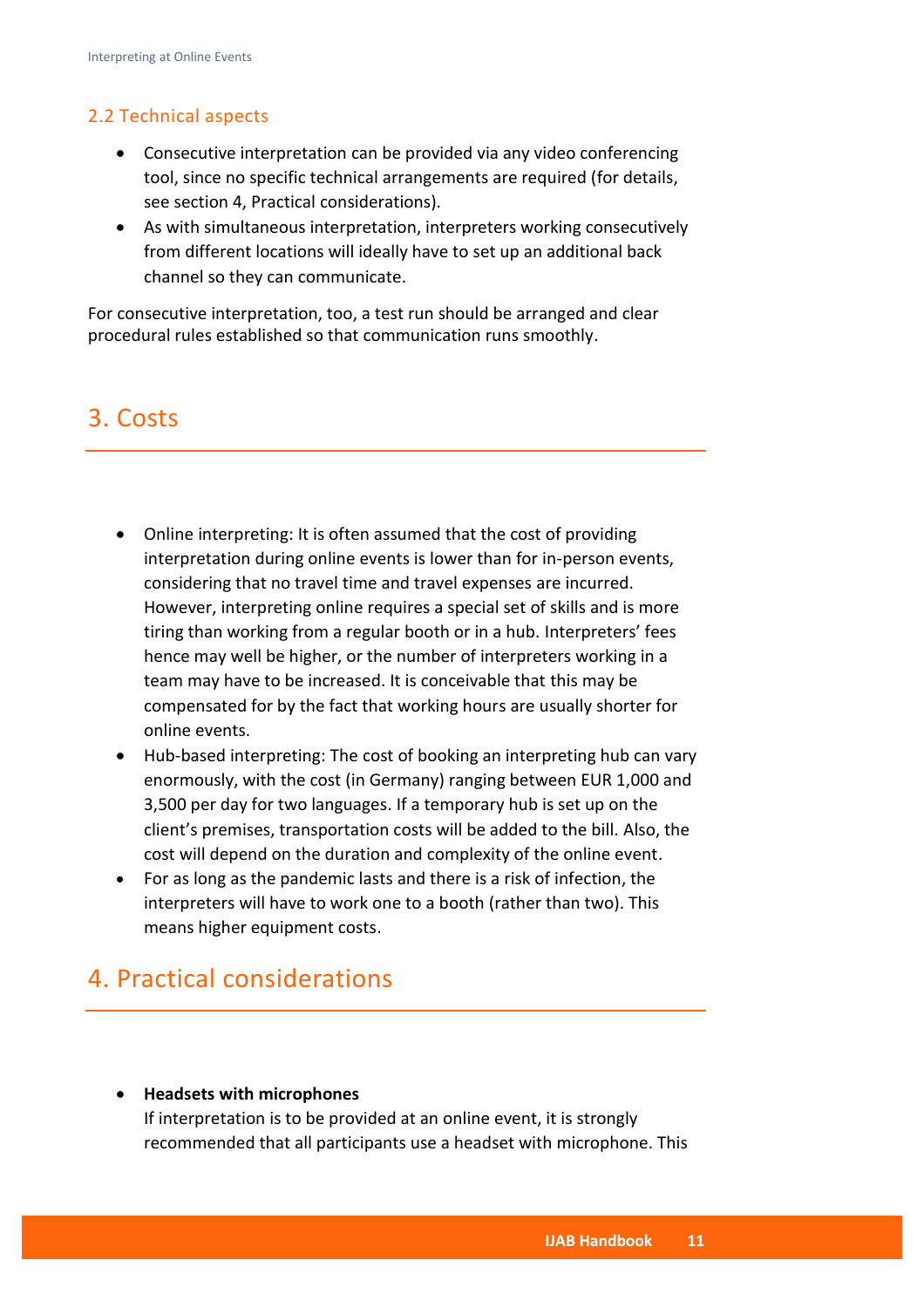is particularly the case when the interpreters are working distributed/online from their home offices, since they will not have professional technical support that could help optimise audio quality. The interpreters require excellent audio quality so they can interpret simultaneously (listening and speaking at the same time). Consecutive interpreting, too, crucially requires good audio quality.

#### **Quiet environment**

Participants should be reminded to take part in the meeting/event from a quiet location so as to prevent any distracting background noise. (For instance, even birdsong can mask the frequencies occupied by speakers' voices to the extent that the interpreters can no longer hear well enough what is being said.) All participants should be requested to ensure their microphones are muted whenever they are not speaking.

#### **Ethernet cables**

Any device used to connect to a video conference, especially events involving interpretation, should be connected to the internet via Ethernet cable. This ensures greater stability than Wi-Fi can offer, minimising the problem of dropped or choppy connections, which leads to intelligibility problems.

#### **Up-to-date software**

Participants should be reminded to download the most recent version of their preferred browser/desktop client/app before the meeting begins.

#### **Test run**

Arrange a test run with both interpreters and speakers in advance of the meeting. This serves to familiarise everyone with the equipment and system used. Also, a test run is an ideal opportunity to verify whether one's headset/microphone is working satisfactorily. For this reason, a test run should be done using the same setup as will be used at the actual event (headset, desktop PC, laptop).

#### **Information**

Provide the interpreting team with a full set of information about the event (list of participants, information on the speakers, agenda, any slides/presentations to be shown, name of someone to contact if problems occur during the event - and a preferred means of communication).

#### **Videos**

Video conferencing platforms are ideal for sharing presentations and other media during the meeting. Any material that is spontaneously shared (e.g., a presentation on good practices) will not normally be interpretable without preparation (unless it contains very little spoken content). Speakers should be reminded of this challenge.

**Guidance for participants**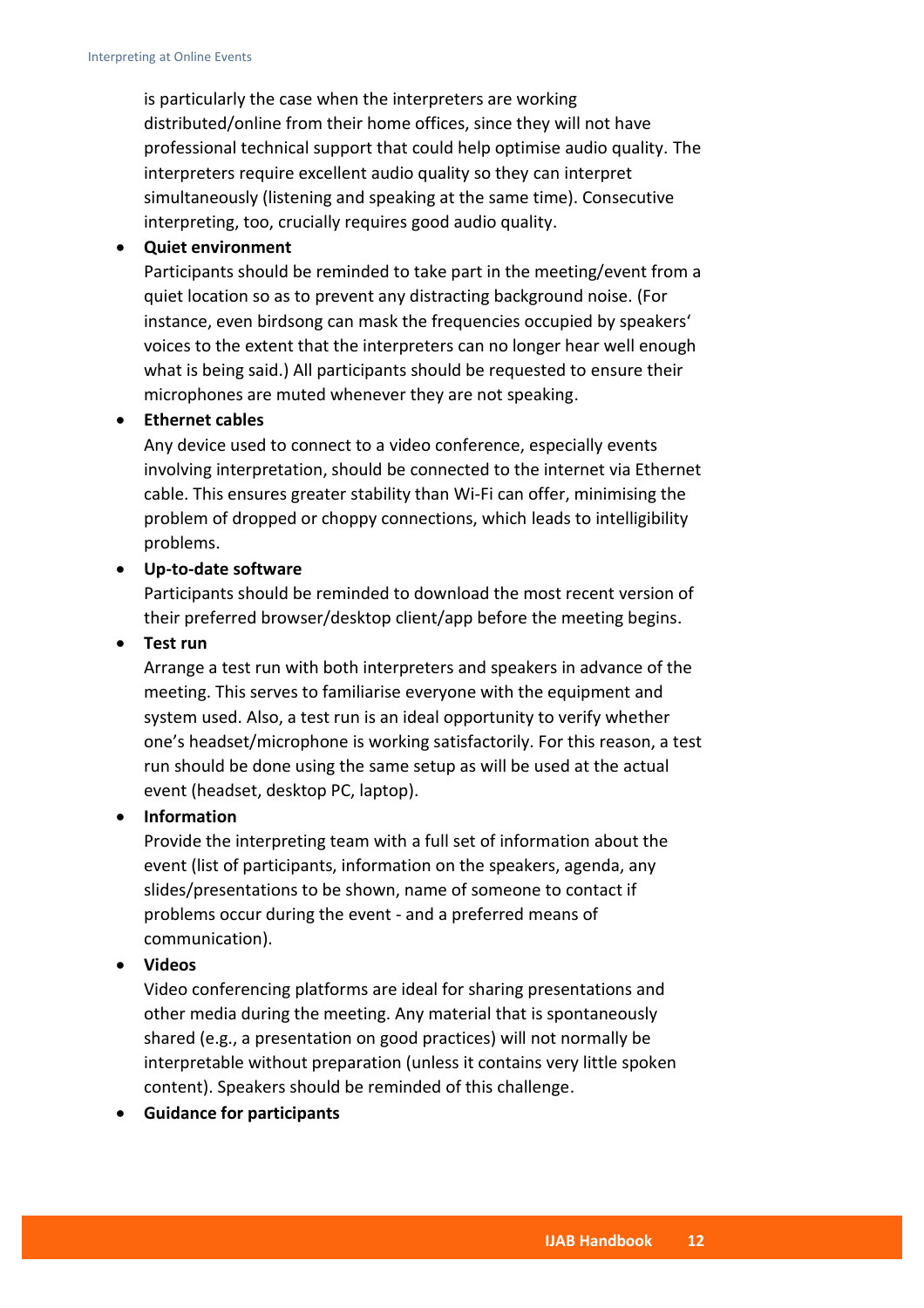When the meeting starts, take some time to familiarise participants with the interpreting function (before explaining any of the other functions of the platform). Remember that any explanation of the interpreting function will have to be given in all of the participants' languages (e.g., consecutively by the interpreters). This introduction should be done in such a way as to allow participants enough time to learn about the function, try it out, and ask any questions they may have.

#### **Chat feature**

Most video conferencing tools have a chat function that participants can use to type a comment or question. Ahead of the event, consider how you want participants to use the chat and what language they should use, and let the participants know. It can make sense to ask someone from the organising team (or a translator) to translate any chat comments or questions. Alternatively, the facilitator (provided they speak the language/s in question) can read out the chat messages, enabling the interpreters to interpret them into their languages.

#### **Breaks**

Online interpreting is more tiring than working from a booth at an inperson meeting. Participants at online meetings, too, tend to tire more quickly when looking at a screen. Among the added difficulties for the interpreters is that the quality of the audio can vary greatly. Some speakers may prefer to switch off their cameras, meaning their voice appears to come out of thin air; no visual cues are available to aid comprehension. Finally, the functions offered by the platforms may be less intuitive. All in all, then, the programme needs to allow for sufficient breaks.